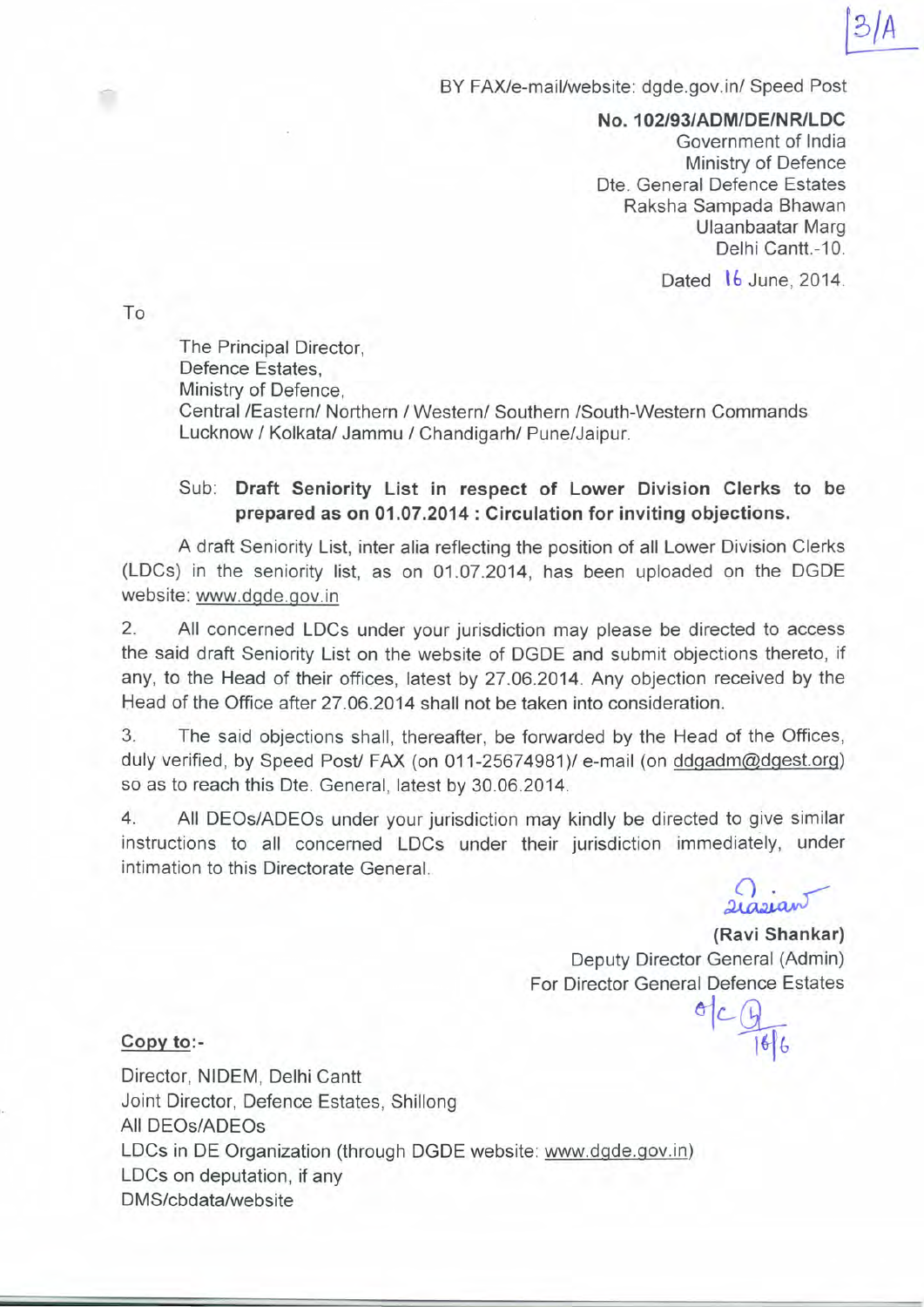## DRAFT NOMINAL ROLUSENIORITY LIST OF LOWER DIVISION CLERK (LDCs) AS ON 01.07.2014

| SI.<br>No      | Name of the<br>official          | Qualifi-<br>cation | Date of<br><b>Birth</b> | Date of<br>continuou<br>S<br>service                                                           | Date of<br>Joining<br>DE Orgn | Date of<br>joining<br>the<br>present<br>grade | Present<br>place of<br>posting | Date of<br>joining<br>present<br>station | <b>Remarks</b> |
|----------------|----------------------------------|--------------------|-------------------------|------------------------------------------------------------------------------------------------|-------------------------------|-----------------------------------------------|--------------------------------|------------------------------------------|----------------|
| 1.             | Prakash<br>Chandra<br>Barman, SC | Hr. Sec            | 28.07.1959              | 03.11.1979                                                                                     | 03.11.1979                    | 03.11.1979                                    | DEO,<br>Siliguri               | 08.12.1992                               |                |
| $\overline{2}$ | Laxman Singh<br>Bisht            | Inter              | 30.06.1966              | 02.12.1985                                                                                     | 02.12.1985                    | 02.12.1985                                    | <b>DEO</b><br>Jabalpur         | 23.08.2007                               |                |
| $\overline{3}$ | Madan Lal, SC                    | Hr. Sec            | 03.10.1955              | 25.02.1977                                                                                     | 25.021977                     | 29.06.2001                                    | <b>DEO</b><br>Jodhpur          | 10.01.2005                               |                |
| $\overline{4}$ | Vijay Kumar                      | Matric             | 19.03.1970              | 04.10.1988                                                                                     | 04.10.1988                    | 20.08.2001                                    | <b>DEO</b><br>Jammu            | 29.05.2006                               |                |
| 5              | Massod ul Haq,<br><b>ST</b>      | B.A.               | 05.03.1968              | 17.03.1999                                                                                     | 01.08.2005                    | 17.03.1999                                    | Sub Office<br>Rajouri          | 01.08.2005                               |                |
| 6              | Smt. Mitali<br>Sarkar            | <b>HS</b>          | 03.11.1956              | 29.01.1986<br>(date of<br>apptt. as<br>LDC is<br>01.02.2006<br>as per her<br>willing-<br>ness. | 01.02.2006                    | 29.01.1986                                    | <b>DEO</b><br>Kolkata          | 01.02.2006                               |                |
| 7.             | <b>Balbir Singh</b>              | B.A.               | 03.06.1962              | 24.12.1991                                                                                     | 10.11.2006                    | 10.11.2006                                    | Jammu                          | 10.11.2006                               |                |
| 8.             | Suresh Kumar<br>Choudhary        | <b>TDC</b>         | 21.01.1978              | 25.09.2001                                                                                     | 22.12.2006                    | 25.09.2001                                    | ADEO Leh                       | 06.07.2010                               |                |

. ,

 $\Rightarrow$